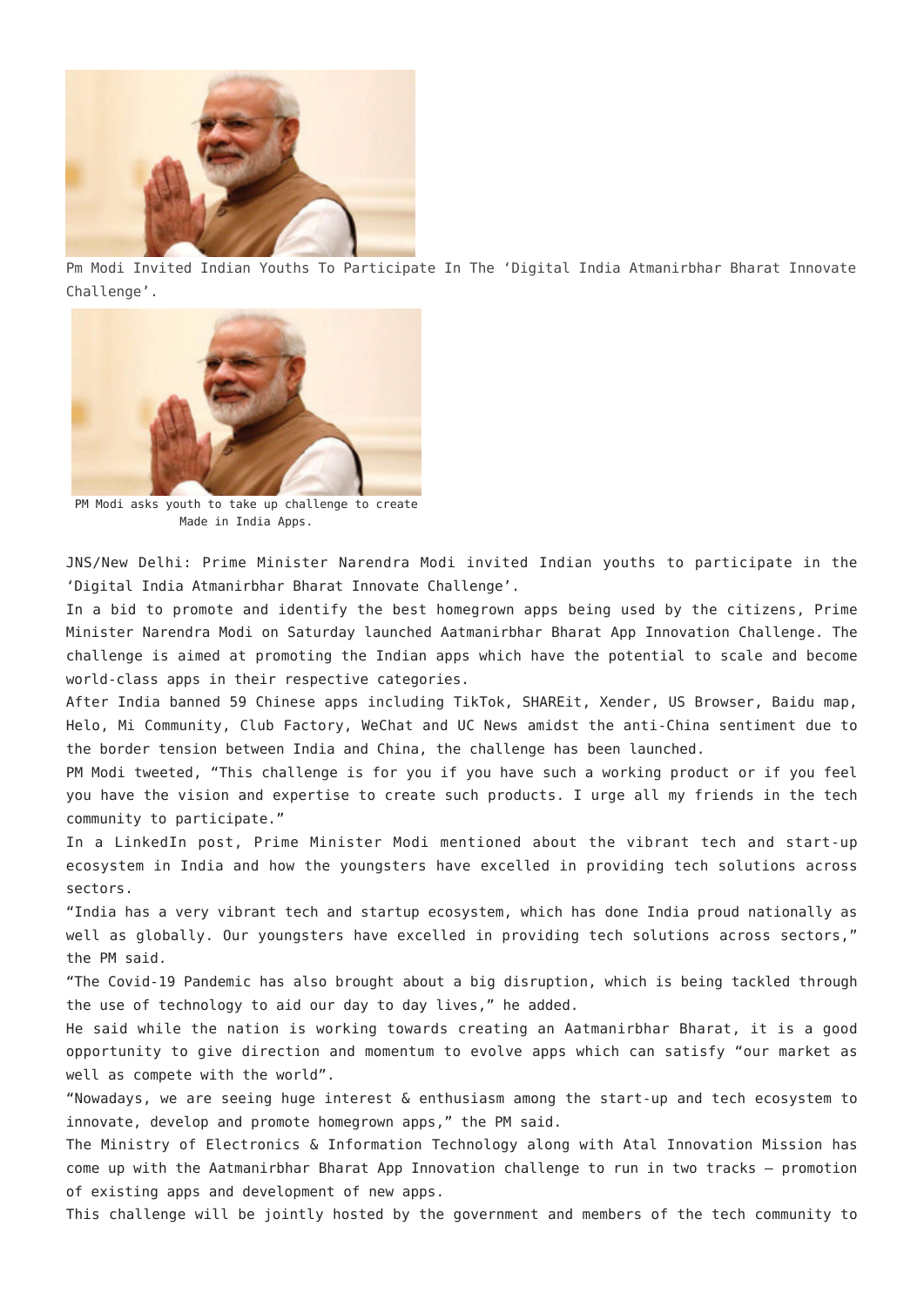

[Chinese Prez Xi Jinping Likely To Arrive In India With Delegation](http://www.jharkhandmirror.net/chinese-prez-xi-jinping-likely-to-arrive-in-india-with-delegation/)



Shanghai/Chennai: In this month Indian PM Narendra Modi will meet Chinese President Xi Jinping in Tamilnadu with a group of Delegations. Chinese President Xi Jinping reaches the Chennai airport with his 200-member delegation, he will be welcomed with a massive performance, put up by 500 dancers, and folk music, sources said.

Ahead of their arrival, in a first, an Air China 747 aircraft, carrying four black, bulletproof luxury vehicles, landed at the Chennai airport around 6.30 p.m. on Tuesday.

On Friday, Prime Minister Narendra Modi will arrive around 12.30 p.m. and the Chinese President, an hour later. The 200-member Chinese delegation will land in a separate aircraft, sources added. Chief Minister Edappadi K. Palaniswami is likely to receive the Prime Minister, who will head to Mamallapuram. It is not clear who will be present to receive the Chinese President, as yet. "As per the plan now, the Prime Minister and the Chinese President will only meet each other at Mamallapuram," a source said.



[Raid In Bokaro Following Naxal's Arrest In Gaya](http://www.jharkhandmirror.net/raid-in-bokaro-following-naxals-arrest-in-gaya/)



A joint team of Bihar and Bokaro police conducted a raid in a house at Sector 12 A in Bokaro Steel City last night and recovered laptops, naxal literature and other documents.

In an ongoing probe relating to arrest of a hardcore naxal Rupesh Kumar Singh along with his two associates Mithelesh and Kamal at Dovi in Gaya district of Bihar police conducted raid at Bokaro, said Gayan Ranjan City DSP Bokaro.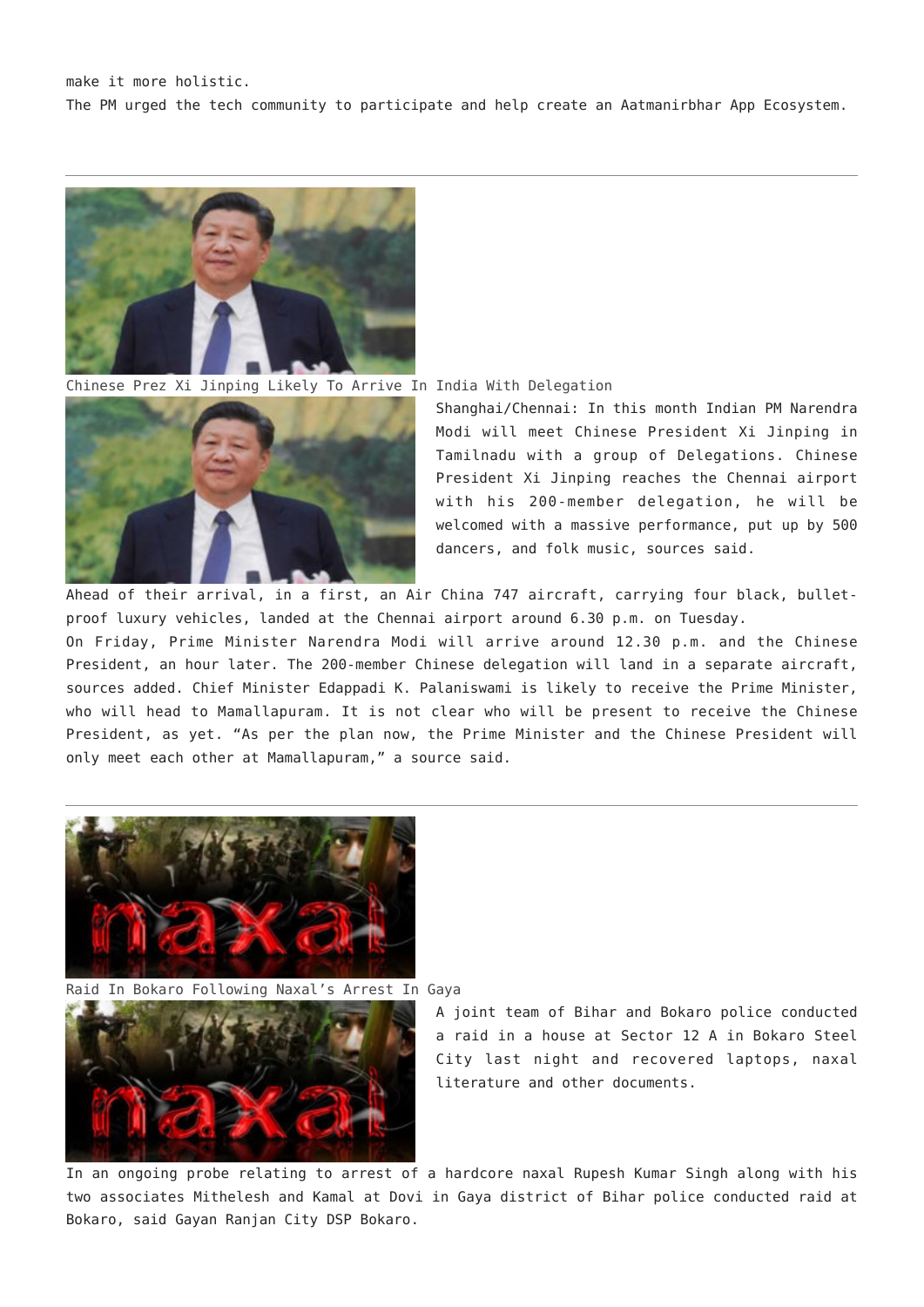"Rupesh was residing at Sector 12 A, 3041 since past long," he added.

On Friday night, Bihar police arrested Rupesh along with Mithelesh and Kamal at Dovi More (Gaya) and recovered huge quantity of explosives and naxal literatures from their car. They were on the way to Chhakarbandha under Dumariya police station in Bihar to deliver explosives to the naxals, police said.

According to the police 15 bundles of detonators (each has 25 electric detonators) have been recovered from their possession besides 32 pieces of gelatin rods. Police also recovered naxal literature, three mobile and one memory chip from their possession.

It is estimated that messages were exchanged only from chip, said Ravish Kumar DSP Sherghati.

During interrogation Rupesh admitted that he is a member of CPI Maoist's Special Investigation Committee of Crime Bureau Technical cell. Rupesh admitted that he supplied explosives to the naxals in many adjoining states. Even before that three consignments have already been supplied, police said.

Rupesh told to the police that he a postgraduate and presently working as an editor of a magazine published from Jharkhand, DSP said adding, "Police is investigating on every aspect." Mithelesh who is advocate was reportedly missing form 4 June from Ramghar. He is a resident of Roba Colony, Ranchi Road, Ramgarh, police said.



[Cbse Workshop On Capacity Building For 'Educator' On Examination & Spot Evaluation At Dps](http://www.jharkhandmirror.net/cbse-workshop-on-capacity-building-for-educator-on-examination-spot-evaluation-at-dps-bokaro/) [Bokaro](http://www.jharkhandmirror.net/cbse-workshop-on-capacity-building-for-educator-on-examination-spot-evaluation-at-dps-bokaro/)



Bokaro: Aiming to provide educators specific strategies related to the 'Conduct of Examinations and Error-free Evaluation Process', a workshop on 'Capacity Building Programme on Examination and Spot Evaluation' was conducted at DPS Bokaro on Wednesday,

The dynamic interactive session was organised by the Central Board of Secondary Education (CBSE) where Principals, Head examiners Assistant Head Examiners and Evaluators from the district explored numerous ideas to improve strategies and give their best at all times for the success of their students.

Director and Principal, DPS Bokaro Dr. Hemlata S Mohan inaugurated the capacity building programme in Mahatma Gandhi Hall of DPS Bokaro. While inaugurating the programme she remarked that this programme is important considering the upcoming board examination 2019. She stated that the evaluators must think of the children's' future and hence seriously take up the evaluation process as per the guidelines of CBSE.

Principal, Chinmaya Vidayalaya, Dr. Ashok Singh and Principal, Pentecostal Assembly School Rita Prasad, resources persons initiated the session, deliberating on strong procedures for conducting examinations and introduced the new initiatives of the board.

He said quality evaluation is very important, so schools should cooperate and spare their best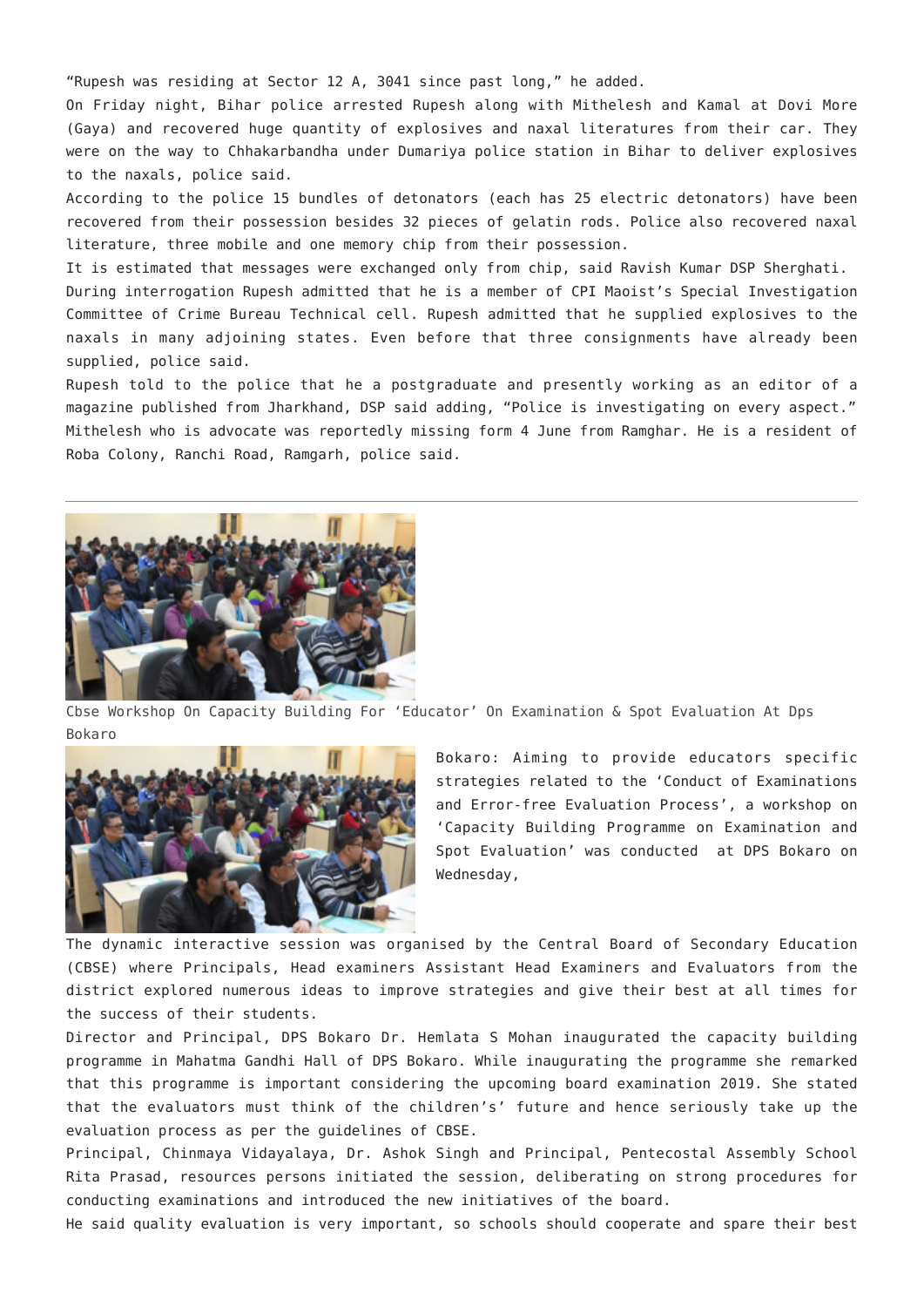teachers for it.

Dr. Ashok remarked that face-to-face interaction is must, so this programme was organized to disseminate comprehensive and inspiring tips for promoting academic engagement in exam practices.



[Search Operations Intensify In Jhumra, Lugu Hillocks Regions](http://www.jharkhandmirror.net/search-operations-intensify-in-jhumra-lugu-hillocks-regions/)



The district police Bokaro along with CRPF cops intensify search operations in the Jhumra and Lugu hillocks regions on Wednesday.

The outlawed CPI Maoist again proved their strong presence in these regions; putting forces on toes naxal rebels pasted dozens of posters in maoist infested area of Gomia, Sadam, Tulbul and in Tenughat areas in Bokaro district on Tuesday midnight.

To make their 'Martyr Week' a grand success the maoist cadres gathered in these regions and have begun the celebrations are 'on'.

There were intelligence inputs suggesting that the CPI (Maoist)'s which annually observed the Martyr's week which started from Friday (28 July to 3 August) onwards to give a tribute to their leader Charu Mazumdar and Kanahi Chatterjee on their death anniversaries.

The Intelligence Bureau has issued an alert as Maoists cadre could target security cops and government properties too. Maoists could plant landmines to target security forces in Bokaro, Dhanbad and Giridih districts, sources said. Meanwhile, the district's police have decided to put cities in foolproof security cover. On the direction of higher ups high alert has been declared across the district, said Sanjay Kumar SSP Operation.

Meanwhile taking tough on a sudden rise in the Maoists activities patrolling have been intensified. "The police have beefed up security in the naxal-infested areas across the district. Cops are instructed to tackle all adverse situations and keep strong security arrangements", he said.

Naxal rebels are active in 19 of the 24 districts of Jharkhand.

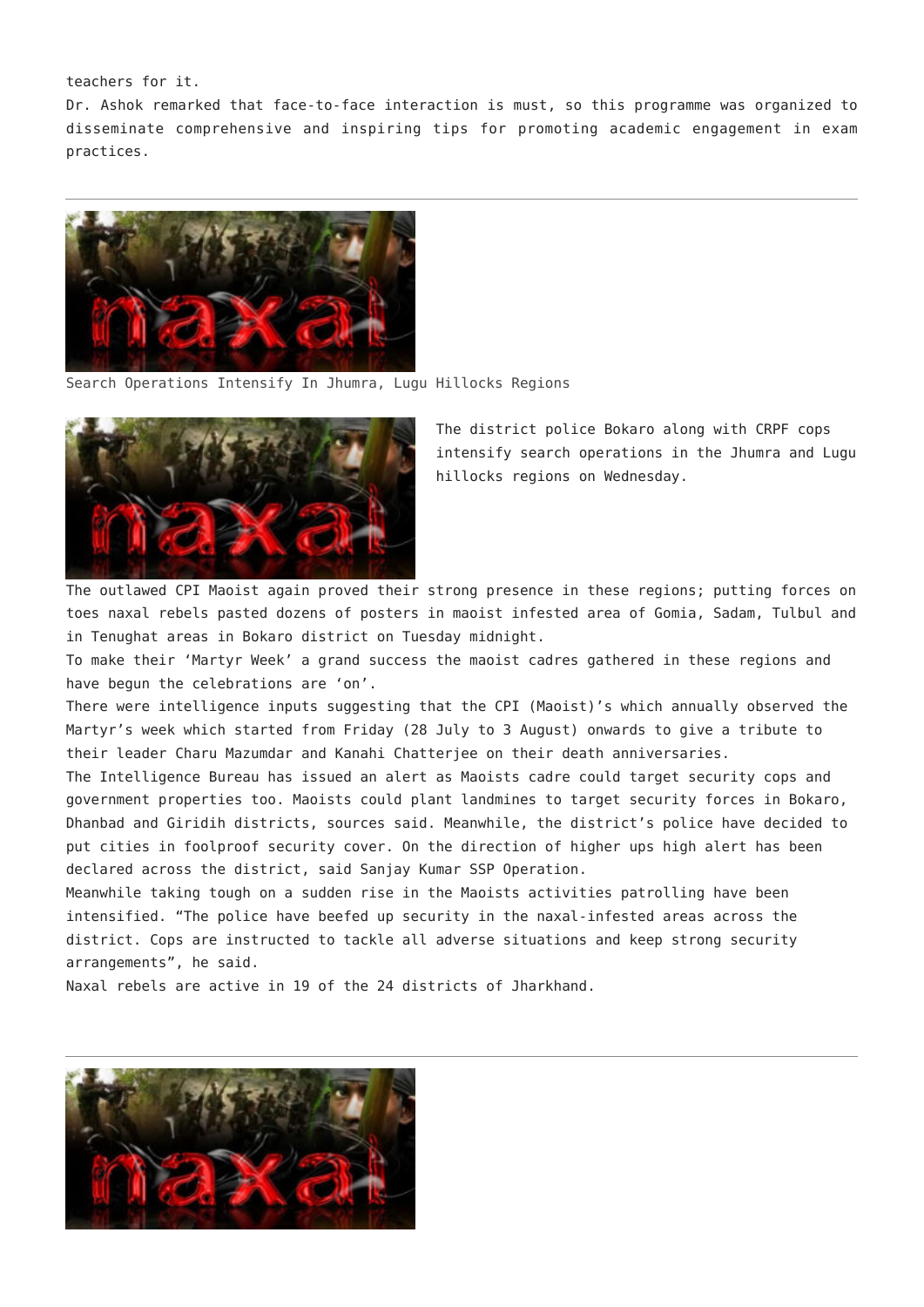## $\Box$ החחח חבותה המחמורות 12 גם החמורות החתורות החתורות ה



**सुकमा** छत्तीसगढ़ के सुकमा में शिनवार सुबह सीआरपीएफ जवानों पर हुए नक्सली हमले में 12 जवान शहीद हो गए हैं। जानकारी के मुतािबक यह हमला सुकमा िजले के भेज्जी इलाके में हुआ। सुकमा एसपी ने इस हमले की प्रतान की होता

शहीद हुए सभी जवान सीआरपीएफ की 219वीं बटािलयन के थे। हमला शिनवार सुबह करीब 9 बजे हुआ। छत्तीसगढ़ के

मुख्यमंत्री रमन िसंह ने बताया िक ताजा जानकारी के मुतािबक 12 सीआरपीएफ के जवान शहीद हुए हैं।



[5 Cops Injured In Ied Blast In Jharkhand](http://www.jharkhandmirror.net/5-cops-injured-in-ied-blast-in-jharkhand/)



Five security personnel, including three CRPF men, today suffered injuries in an IED blast during an anti-Naxal operation in the jungles of Latehar district, even as the forces seized 50 bombs, 165 detonators and over five dozen grenades.Officials said the encounter occurred when a patrol team led by CRPF's CoBRA unit was on the Buda Pahar axis

where Latehar's border in Jharkhand. An encounter took place between the CRPF men and Naxal cadres of the 'Arvidndji Dalam', they said. "Five troops have suffered minor injuries after an Improvised Explosive Device (IED) exploded. They include two assistant commandants and a jawan of the CRPF and two sub-inspectors of Jharkhand police. The team was out for an anti-Maoist operation," they said.

165 detonators, 50 IEDs, 20 explosives, 63 grenades, 20 bullets, rations, medicines, 100 litres diesel, cordex wire and other items were seized from two hideouts, they added. The injured personnel, identified as assistant commandants Varunendra Singh and Jitendra Singh, havildar Subhash Shinde of Cobra 209 batallion and police sub-inspectors Prabhakar Munda and Vinay Kumar of Latehar, were air-lifted to Ranchi for treatment, the officials said, adding that the operation which began last evening has now ended.

There was information that four ultras, who were injured in a recent encounter with security personnel in Chhattisgarh, were being brought to Latehar through Buda Pahar for treatment, officials said.

Also that top Maoist leader Arvind, who carries a reward of Rs one crore on his head, along with senior LWE leaders Sudhakakran from Andhra Pradesh and others had assembled at Buda Pahar, they said.

The security personnel entered the Maoist hideouts in the dense forest in total darkness. Apart from Latehar, Garwah, Palamau district police force, Chhattisgarh police also participated in the operation led by SP Anoop Birtheray, police said.

The security personnel in the past had at least 12 armed encounters with Arvind and the operation yesterday was stated to be the biggest launched in Latehar after the recent visit by Union Home Minister Rajnath Singh.

The Central Reserve Police Force CRPF) is deployed in the state as part of the anti-Naxal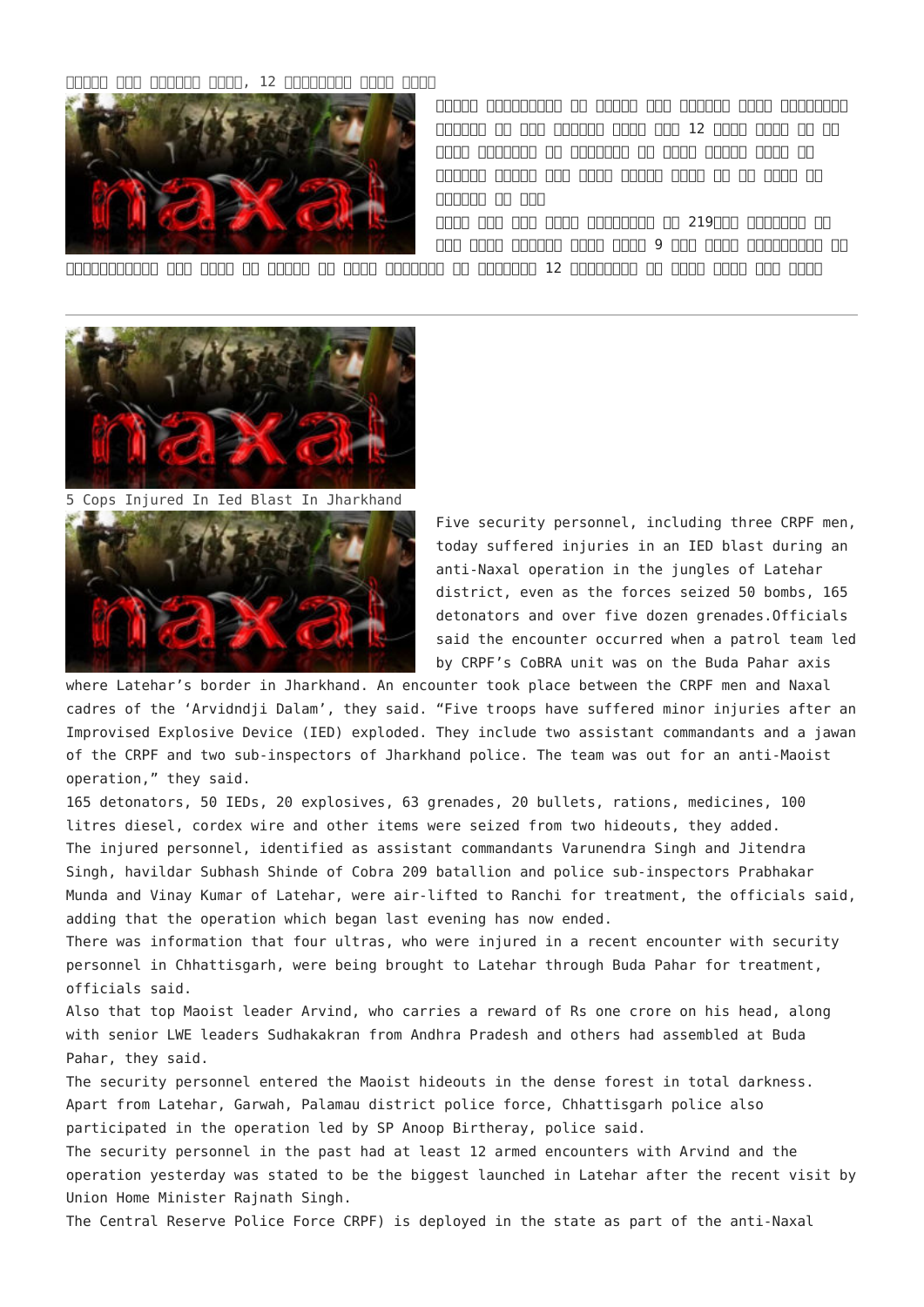operations grid. CT-HT



[Naxal Movements Dips After Demonetisation](http://www.jharkhandmirror.net/naxal-movements-dips-after-demonetisation/)



There has been a sharp dip in Naxal operations in states like Chhattisgarh, Jharkhand and Odisha, where they enjoy a formidable network, largely on account of demonetisation. Union home minister Rajnath Singh also gave an indication to this effect even as intelligence agencies are still busy gathering information on impact of

demonestisation on terror activities in the North-East as well as Jammu and Kashmir. Mr Singh on Tuesday admitted that demonetisation has indeed increased problems for Naxals, implying that intelligence inputs reveal that they have weakened. Without getting into the specific details of the damage inflicted on the Maoists, the minister claimed that available inputs suggest that they were facing a major cash crunch following a ban on old Rs 500 and Rs 1,000 currency notes.

"It is correct that Naxals have weakened post- demonetisation. The intelligence information received by us shows their problems have increased. Their strength has reduced," Mr Singh said. Intelligence agencies have also informed the home ministry that Naxal outfits were pressurising local businessmen and village committees to convert their old currency following which Naxal-dominated states were told to launch a special offensive against this. Top home ministry officials said the exact impact of demonetisation on Naxal operations and even terror activities would be known over the next few weeks though all possible indications suggest that it has had a severe impact.

"While we have already received information about Naxal operations, intel agencies are monitoring activities of terror outfits in North-East and the Valley. Terror groups in the North-East are the biggest receivers of funds followed by the Valley so we are keeping a close tab on that,''a senior intelligence official said.